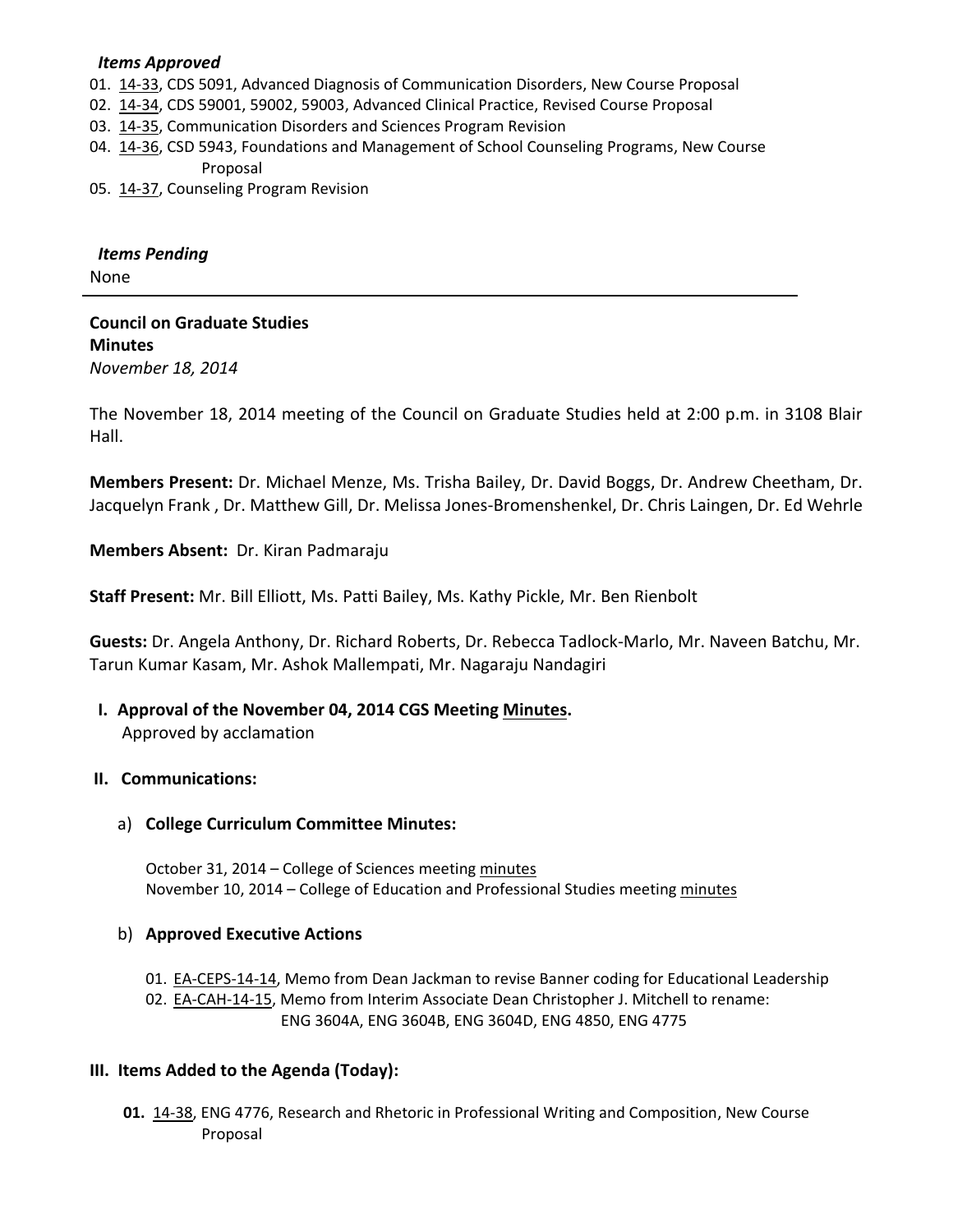#### **IV. Items Acted Upon:**

**01.** [14-33,](http://castle.eiu.edu/~eiucgs/currentagendaitems/agenda14-33.pdf) CDS 5091, Advanced Diagnosis of Communication Disorders, New Course Proposal; Angela Anthony presented the course. Council approved unanimously with correction; Effective date – Summer 2015

(2-1-2) CDS 5091, Advanced Diagnosis of Communication Disorders Students will apply principles of standardized and non-standardized assessment to case studies. Students will design assessments, interpret scores, draw conclusions, and produce written analyses of decisions throughout the diagnostic process. Lab will require students to score and analyze standardized and non-standardized assessments. Students will shadow a clinical evaluation(s).

Prerequisite(s):

Admission to Distance CDS Graduate Program

**02.** [14-34,](http://castle.eiu.edu/~eiucgs/currentagendaitems/agenda14-34.pdf) CDS 59001, 59002, 59003, Advanced Clinical Practice, Revised Course Proposal; Angela Anthony presented the course. Council approved unanimously with correction; Effective date – Fall 2015 (0-2.5-1) CDS 59001, 59002, 59003, Advanced Clinical Practice

Supervised clinical therapy experience and clinical instruction related to treatment of speech-languagehearing disorders: Students will conduct speech-language-hearing therapy sessions and communicate effectively with the client, family, and other professionals as needed. Students will use evidence-based literature to guide clinical decision making and will develop clinical writing skills. Students will evaluate and discuss intervention strategies, data collection, and factors that influence client progress. Note: CDS 59001, 59002, and 59003 may be repeated once for a maximum of six semester hours in Advanced Clinical Practice. Students may enroll in 1 to 3 semester hours of Advanced Clinical Practice during the Fall and Spring semesters and 1 to 2 semester hours during the Summer term totaling a maximum of 6 semester hours overall.

Prerequisite(s):

None

**03.** [14-35,](http://castle.eiu.edu/~eiucgs/currentagendaitems/agenda14-35.pdf) Communication Disorders and Sciences Program Revision; Angela Anthony presented the proposal. Council approved unanimously; Effective date – Summer 2015

**04.** [14-36,](http://castle.eiu.edu/~eiucgs/currentagendaitems/agenda14-36.pdf) CSD 5943, Foundations and Management of School Counseling Programs, New Course Proposal; Richard Roberts presented the course. Council approved unanimously with correction; Effective date – Spring 2016

(3-0-3) CSD 5943, Foundations and Management of School Counseling Programs The purpose of this course is to provide a foundation of knowledge of the school counseling profession and develop student's identity as a professional school counselor. Students will gain an understanding of how to design and manage school counseling programs based on the ASCA National Model. The class will focus on helping students learn the history of the profession, current trends and issues, assessment, organization and planning a counseling program, and management of data.

Prerequisite(s):

CSD 5500 (Research methods), CSD 5510 (Professional orientation), CSD 5520 (Theories of counseling), CSD 5530 (Basic Skills)

2